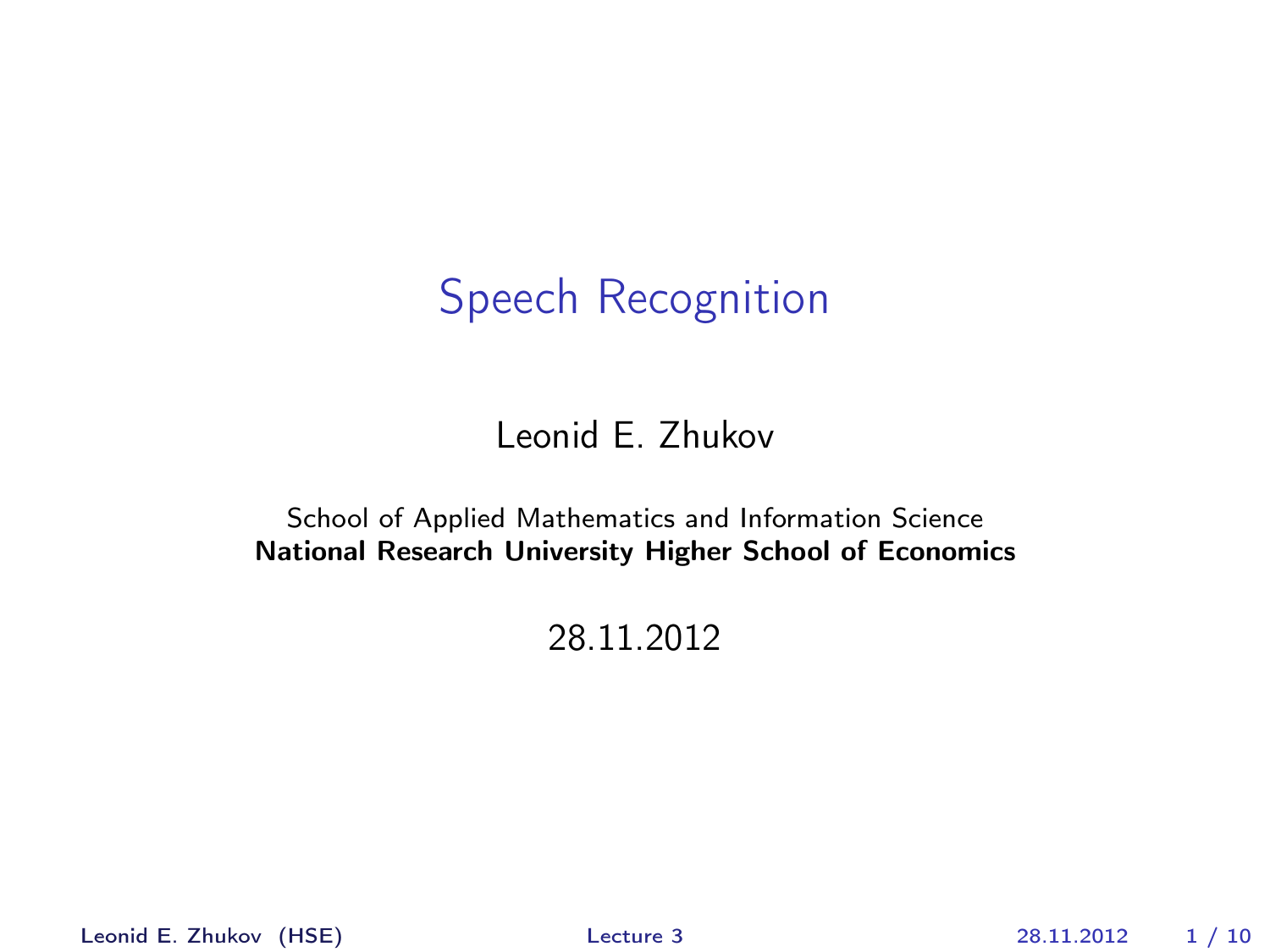## Statistical modeling

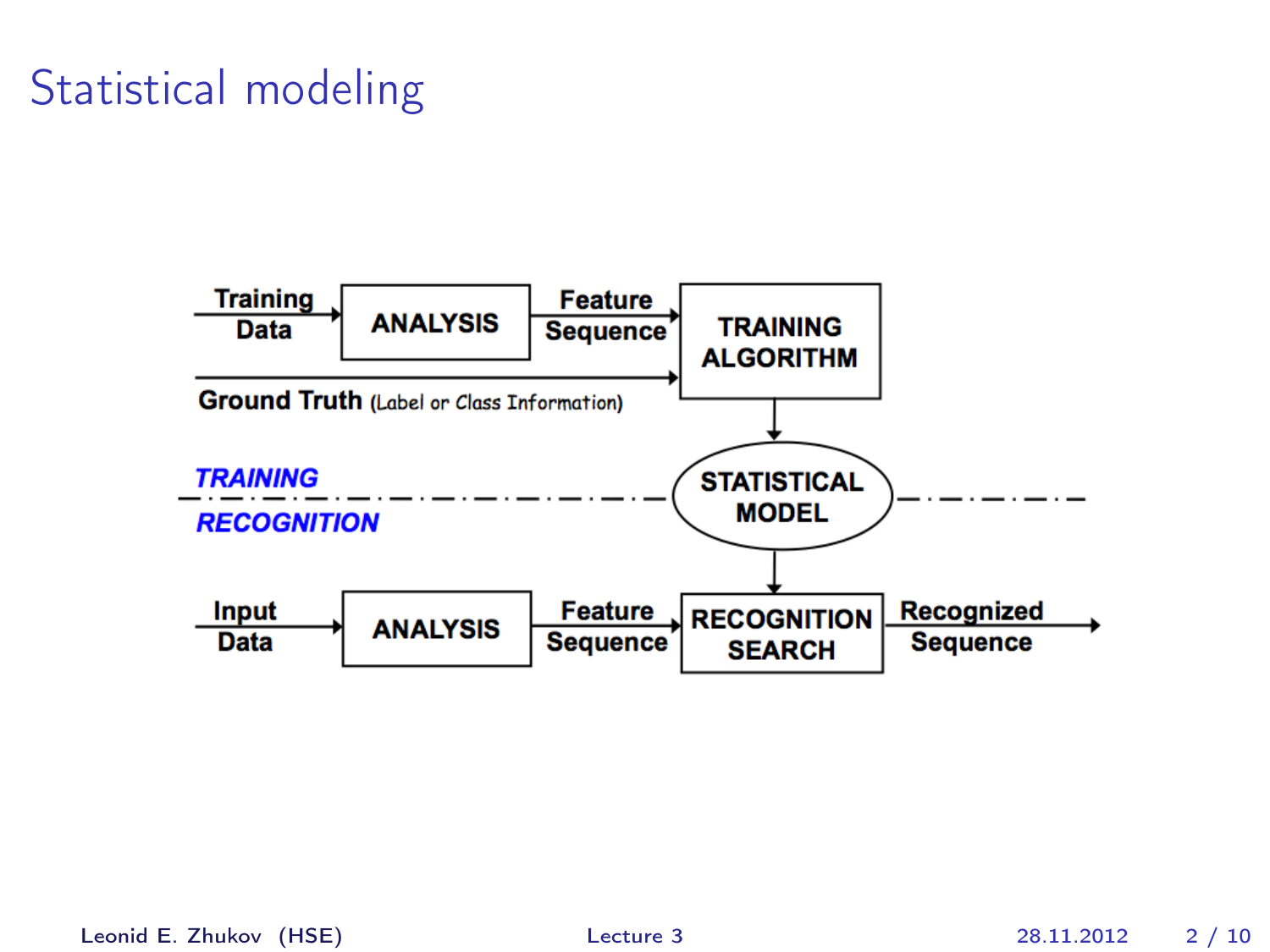# Speech recognition

- $\blacktriangleright$  Speaker dependend / independent
- $\blacktriangleright$  Isolated word / connected speech
- $\blacktriangleright$  Language / lexicon
- $\blacktriangleright$  Noisy channel
- $\blacktriangleright$  HMMs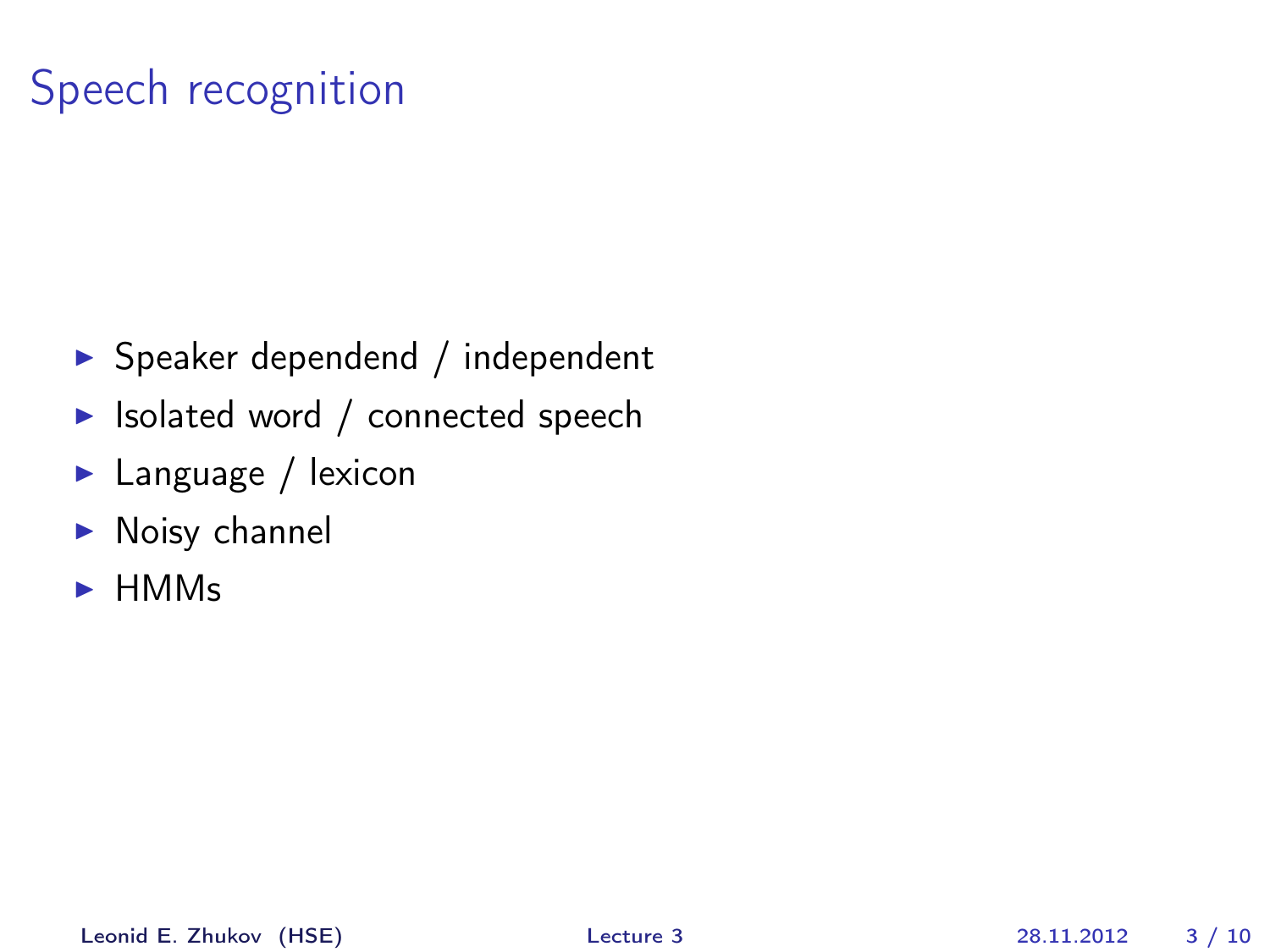## Architecture of HMM speech recognizer

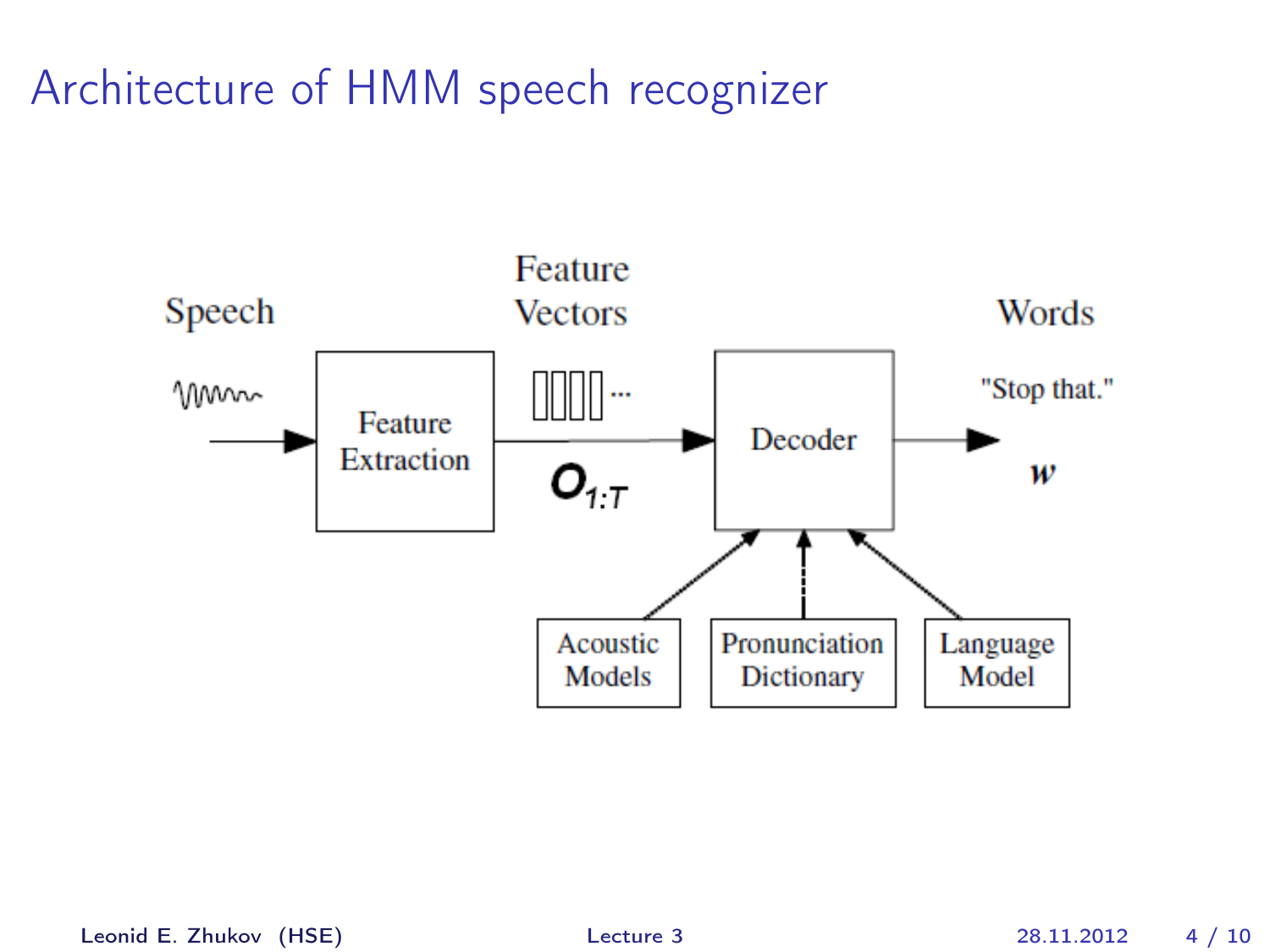#### Architecture

Acoustic input:  $O = O_1O_2O_3...O_t$ Sentence output:  $W = W_1 W_2 W_3 ... W_n$ What is the most probable sentence from language L?

$$
W^* = \arg\max_{W \in L} P(W|O) = \arg\max_{W \in L} P(O|W)P(W)
$$
  

$$
P(O|W) - \text{acoustic model}
$$
  

$$
P(W) - \text{language model}
$$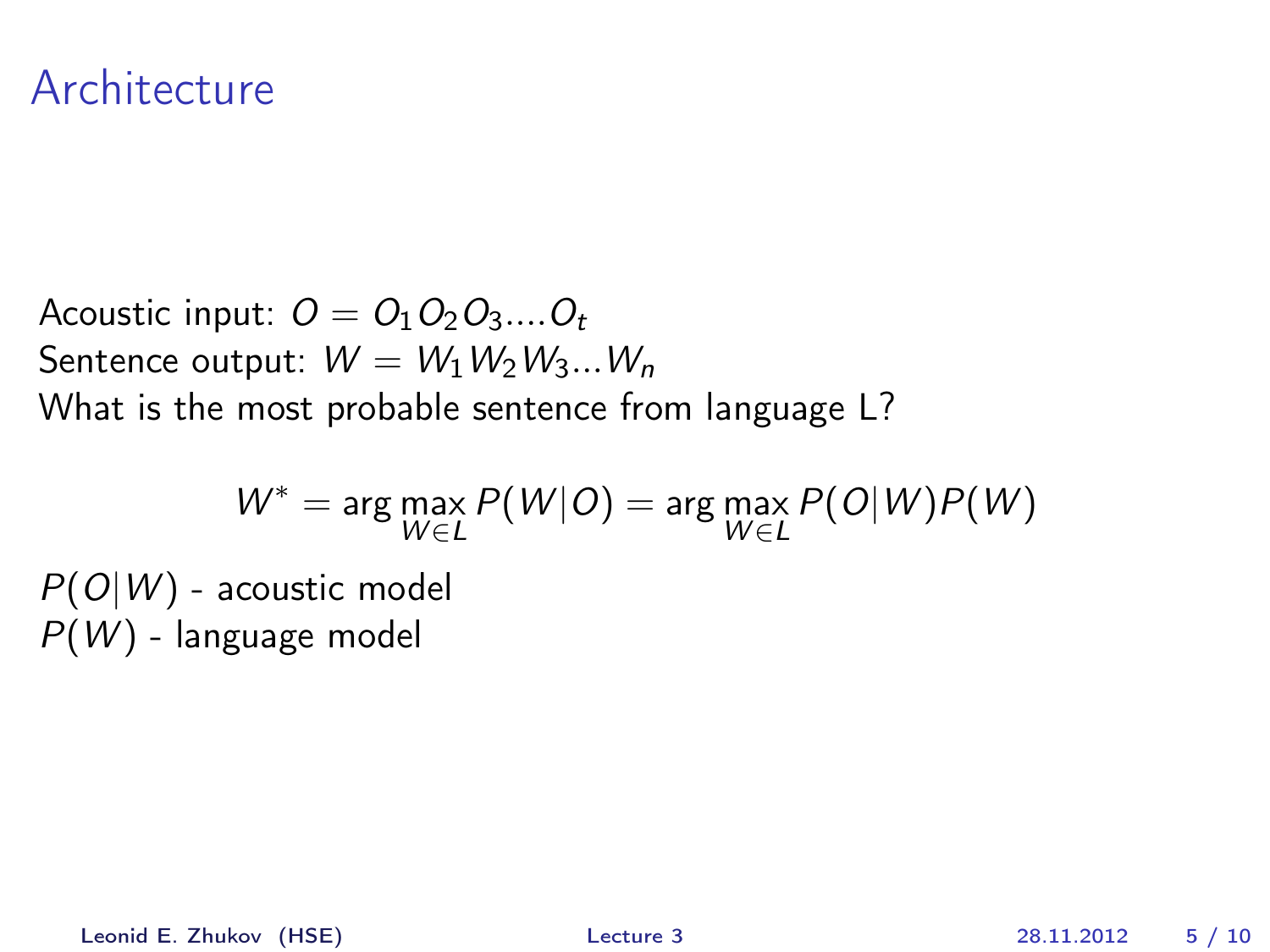### Feature extraction

- $\triangleright$  Discrete time sampling computed every 10 ms
- $\blacktriangleright$  Window 25ms
- $\triangleright$  Spectral transform DCT (FFT)
- $\triangleright$  spectral vectors (40 dim)



Frequencies at each time slice processed into observation vectors ٠

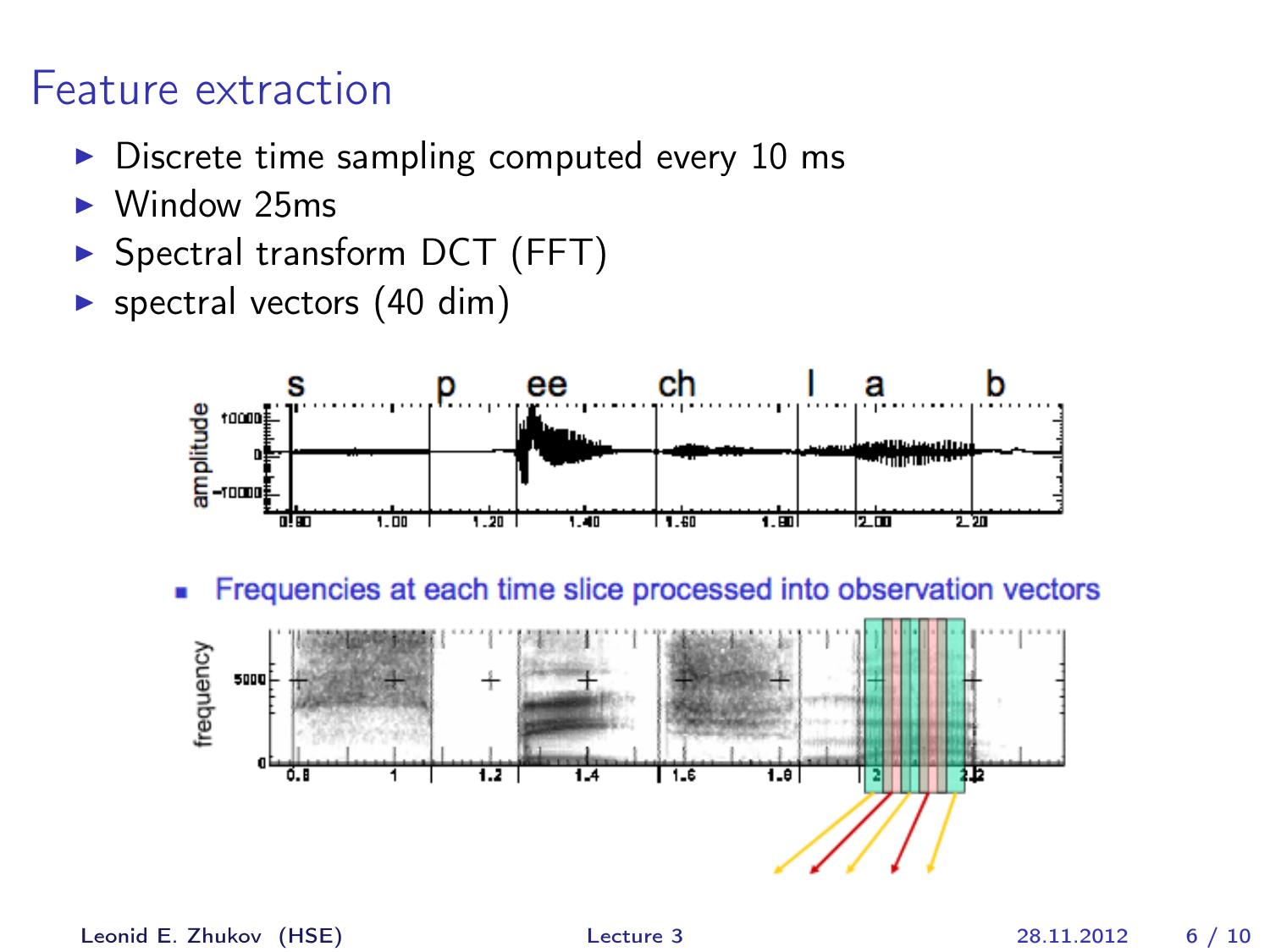## Acoustic model: training

- $\blacktriangleright$  single word model:  $P(O_i|W)$
- acoustic feature vector  $O_i = \{o_1, o_2, o_3..\}$
- basic unit of sound: "phoneme"  $q$
- monophone model, concatinating sequence of phones
- left-to-right HMM,  $\lambda = (A, B, \pi)$  $P(o_1, o_2..|\lambda) = \sum_{q_1,..q_T} \pi_{q_1} \prod_i b_{q_i}(o_i) a_{q_i q_{i+1}}$



Model λ parameters estimation, learning problem by Baum-Welch algorithm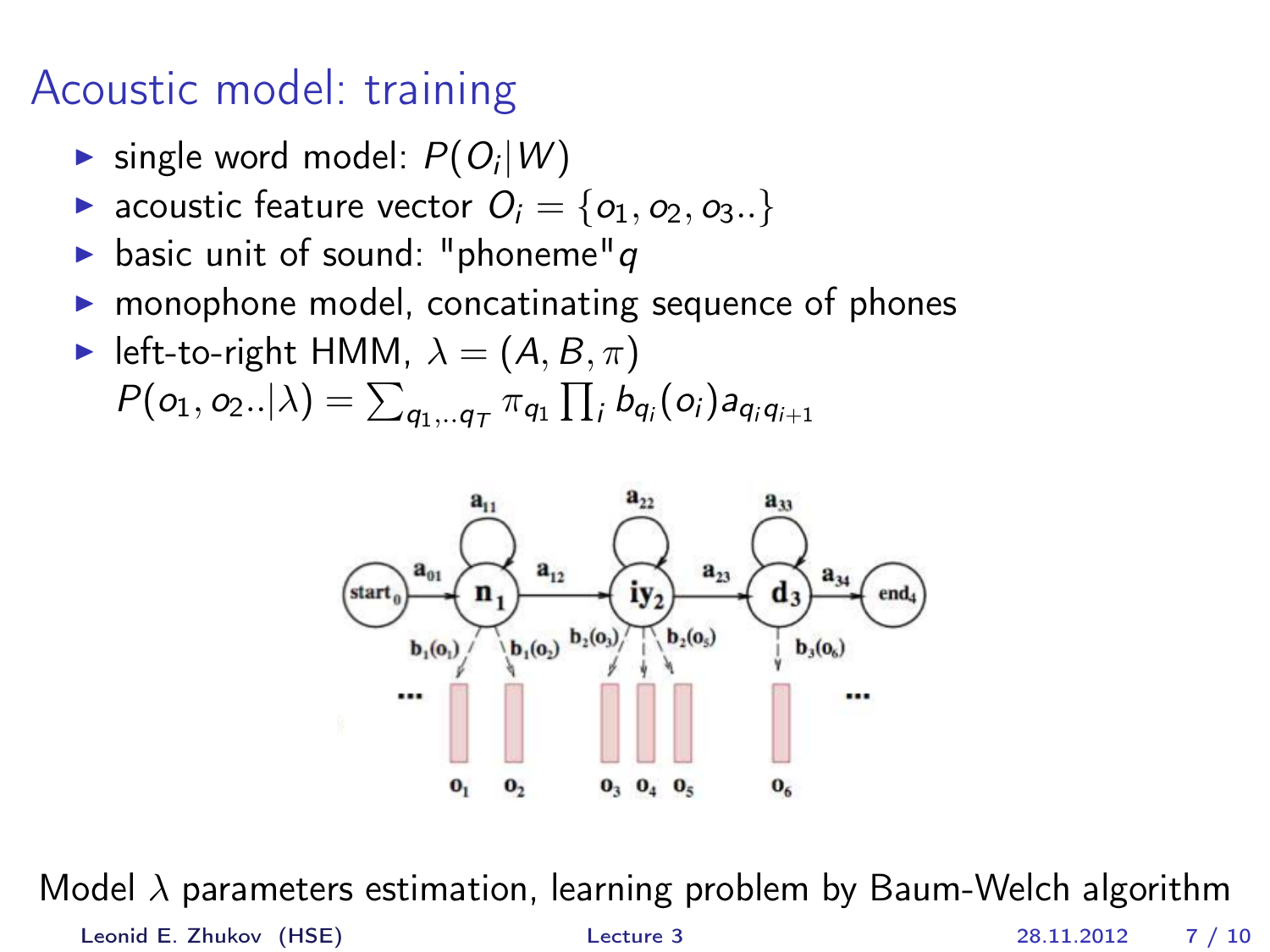## Acoustic model: recognition



Probabilty evaluation problem, Forward-backward algorithm

Leonid E. Zhukov (HSE) [Lecture 3](#page-0-0) 28.11.2012 8 / 10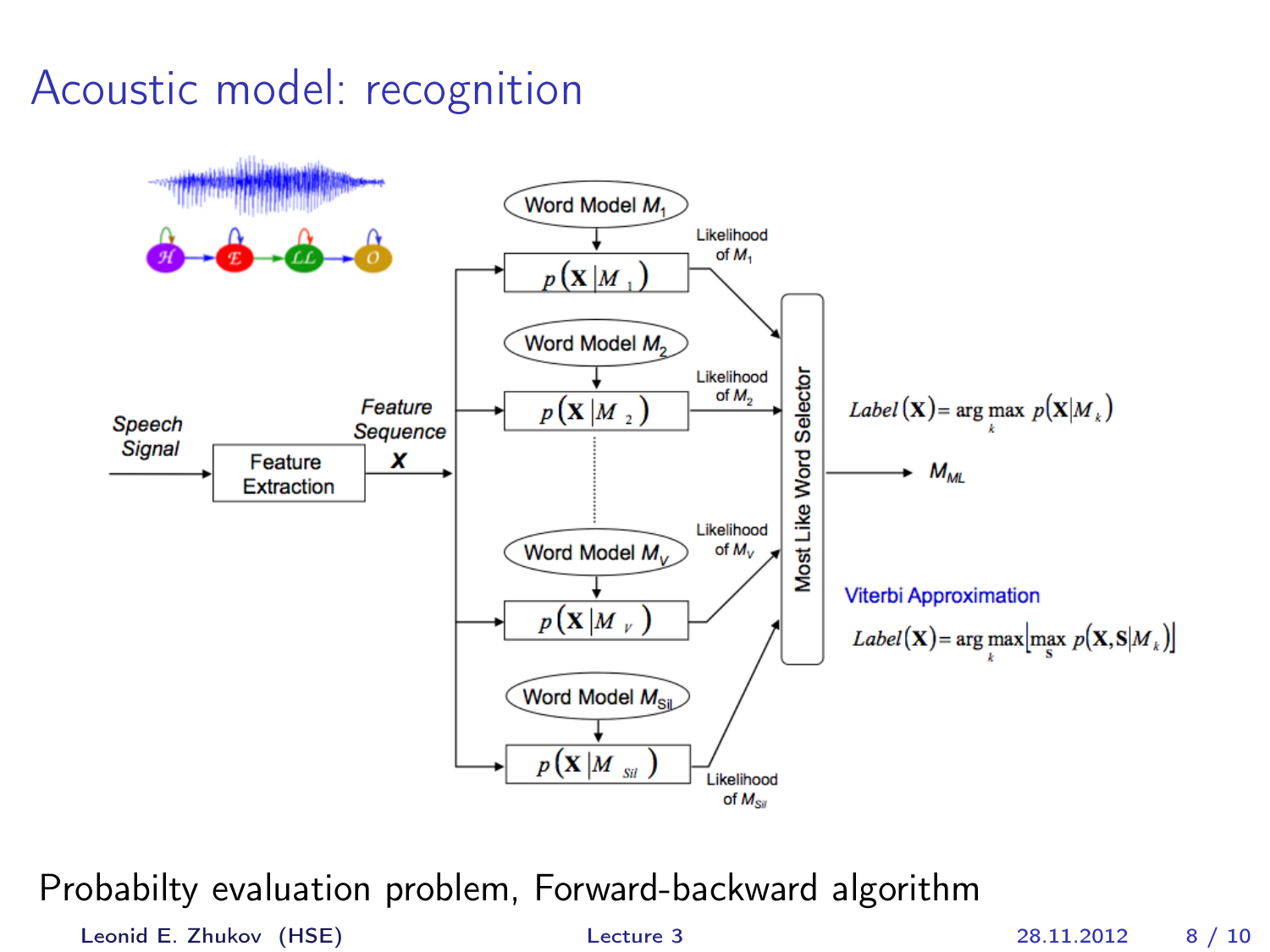## Language model

Statistical language model: probability of a word sequence in a sentence

$$
P(W) = P(W_1 W_2 ... W_N) = P(W_1) P(W_2 | W_1) P(W_3 | W_2, W_1) ...
$$

$$
... P(W_n | W_1 ... W_{n-1}) = \prod_{i}^{n} P(W_i | W_1 ... W_{i-1})
$$

unigram model:  $P(W_1W_2..W_N) = \prod_i^n P(W_i)$ bigram model:  $P(W_1W_2..W_N) = \prod_i^n P(W_i|W_{i-1})$ 

$$
P(W_i|W_{i-1}) = \frac{\text{count}(W_{i-1},W_i)}{\text{count}(W_{i-1})}
$$

 $P(lt$  is sunny today)  $=$  $= P(lt|\langle beg\rangle)P(is|it)P(sumy|is)P(today|sunny)P(\langle end\rangle|today)$ 

Leonid E. Zhukov (HSE) [Lecture 3](#page-0-0) 28.11.2012 9 / 10